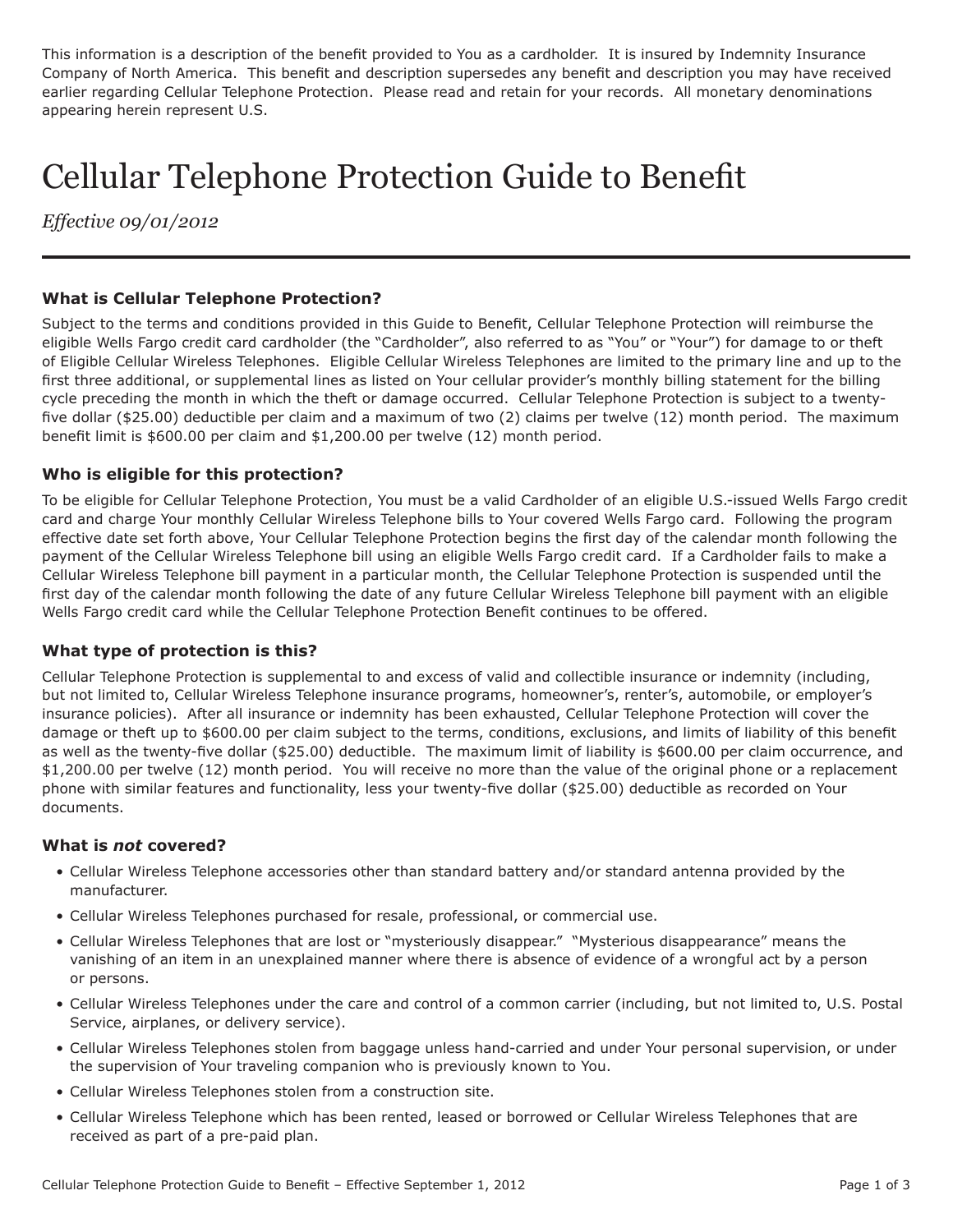- Cosmetic damage to the Cellular Wireless Telephone or damage that does not impact the Cellular Wireless Telephone's ability to make or receive phone calls.
- Damage or theft resulting from abuse, intentional acts, fraud, hostilities of any kind (including, but not limited to, war, invasion, rebellion, or insurrection), confiscation by the authorities, risks of contraband, illegal activities, normal wear and tear, flood, earthquake, radioactive contamination, or damage from inherent product defects or vermin.
- Damage or theft resulting from misdelivery or voluntary parting with the Cellular Wireless Telephone.
- Replacement Cellular Wireless Telephone not purchased from a cellular service provider's retail or Internet store.
- •Taxes, delivery and transportation charges and any fees associated with the service provider.

#### **Do I need to keep copies of receipts or any other records?**

Yes. If You want to file a claim, You will need copies of Your card statement reflecting monthly Cellular Wireless Telephone bill payments during the time of the damage or theft and Your store receipt for purchase of Your new Cellular Wireless Telephone.

#### **How do I file a claim?**

Call the benefit administrator at 866-804-4770 (or collect at 0-410-581-9994) within sixty (60) days of damage or theft. *Please note: If You do not give such notice within sixty (60) days after the damage or theft Your claim may be denied.* The benefit administrator representative will ask You for some preliminary claim information and send You the appropriate claim form. **This claim form must be completed, signed, and returned with all the requested documentation within ninety (90) days from the date of damage or theft of the Eligible Cellular Wireless Telephone or Your claim may be denied.** 

#### **What do I need to submit with my claim?**

- Your completed and signed claim form.
- Copies of Your card statement reflecting monthly Cellular Wireless Telephone payments for the month preceding the date of damage or theft.
- A copy of Your current wireless service provider billing statement.
- A document from the Cellular Wireless Telephone provider or other sufficient proof, as determined by the benefit administrator, that the telephone you are claiming is currently linked to your Cellular Wireless Telephone account.
- If the claim is due to theft or criminal action, a copy of the police report.
- The benefit administrator may in its sole discretion require (a) an itemized estimate of repair from an authorized Cellular Telephone repair facility or (b) the Cardholder to submit the Cellular Wireless Telephone to the benefit administrator to evaluate the damage or (c) an itemized store receipt for the replacement Cellular Wireless Telephone showing the purchase was made at a cellular service provider's retail or Internet store (for example Verizon Wireless, Sprint Wireless, etc.).
- Documentation (if available) of any other settlement of the claim.
- Any other documentation deemed necessary, in the benefit administrator's sole discretion, to substantiate Your claim. All claims must be fully substantiated as to the time, place, cause, and purchase price of the Cellular Wireless Telephone.

#### **How will I be reimbursed?**

Depending on the nature and circumstances of the damage or theft, the benefit administrator, at its sole discretion, may choose to repair or replace the Cellular Wireless Telephone or reimburse the Cardholder for the lesser of a) \$600.00 excess of the twenty-five dollar (\$25.00) deductible; or b) the current suggested retail price of a replacement Cellular Wireless Telephone of like kind and quality, excluding taxes, delivery and transportation charges and any fees associated with the Cellular Wireless Telephone service provider less the twenty-five dollar (\$25.00) deductible.

Please note: Cellular Telephone Protection is subject to a maximum of two (2) claim occurrences per twelve (12) month period.

Under normal circumstances, reimbursement will take place within ten (10) business days of receipt and approval of claim form and all required documents.